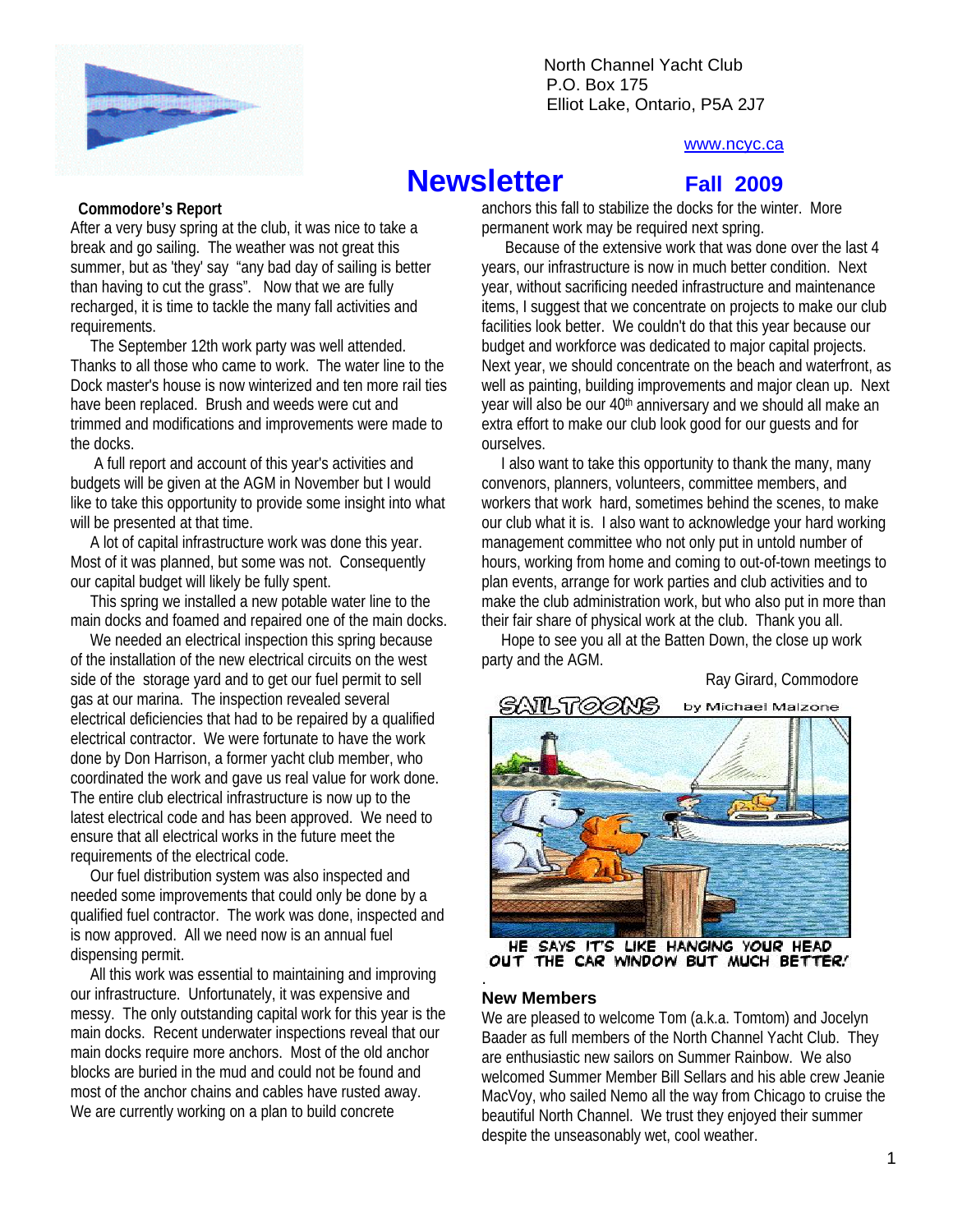#### **Fleet Captain's Report**  Boat Storage

Under the current rules there is no assigned or reserved rail storage. Rail storage is on a first come first served bases; up to the point where we need to start packing the boats in to make best use of our available space. We may **then** have to move **your boat** to another rail.

Boats should not be moved unless absolutely necessary or to facilitate efficient boat storage. If you are hoping to get a specific location, it is up to you haul your boat early enough; but you are not guaranteed that you will stay there.

Some common sense is required. If possible it is always best to store powerboats on the west side of the yard, their long bow overhangs are then over the ends of the rail, maximizing the available rail space behind them.

There are several boats that are especially heavy, the less distance that they have to travel down the transfer rail, the better.

If you have not launched your boat this season it may be moved to the north end of the yard so that members who have launched get storage closer to the launch rail.

We have several consistent early launchers who have their boats in the water in late April or early May. It is in everyone's best interest to allow them to locate in a position that accommodates them. Once these boats launch, it opens up the whole yard and makes it considerably easier for everyone else to launch.

When locating your boat in the yard, make sure you do not trap a cradle behind or north of you, do not block access to other rails. If your boat can't be moved up to fill a vacant rail we may have to move a smaller boat to fill in that space.

Please preplan your moves so that cradles and boats that have to be moved are moved before you haul. Make sure all boats and cradles moved are securely chained and own up to any damage you may cause.

Safety of person and property are of the highest priority, it is everyone's responsibility to stop any unsafe acts or risky activities.

Your cooperation is necessary in all matters related to mooring and rail storage, consideration for our members is what makes this club work. Remember, it only takes one inconsiderate member to adversely impact the smooth operation of the club.

**Mooring Floats –** Members who have not launched their boats this year are advised to check the condition of their winter mooring jugs or risk losing their mooring. Many of the moorings not used this summer have broken or flooded jugs and deteriorating lines.

**Identify your Floats** – After removing your mooring for the winter, please identify your floats with the alpha numeric location of your assigned mooring.

**Gate Keys** – Remember to bring your gate keys when you come down to the Club. After the Batten Down Barbecue, Dan will keep the gate locked. Please re-lock the gate after you enter and when you leave. Ken Barnes, Fleet Captain

## **Used Oil Tank**

 When the used oil in the tank becomes corrupted with antifreeze, nobody wants to take it, because it is difficult to separate and re-use the oil. The person who usually removes it when it is full had trouble cleaning it out before he could use it.. So please do not add anything but oil to the tank

 Many people have been using RV nontoxic antifreeze in their engines with good success and they don't have to worry about disposing of it next spring. If you prefer to use the toxic type then please dispose of it responsibly. This can be done by taking it to the Hazardous Waste depot in Elliot Lake or Sudbury. Contact the municipal offices for dates if unable to make the following times:

- ▶ September 24 at Elliot Lake Public Works Depot will collect Hazardous Waste from 11:00am to 7:00pm
- Saturdays till Oct 31 8:30 a.m. to 3:00 p.m. at the Frobisher St. Facility in Sudbury. There is no charge.
- Canadian Tire on Regent street accepts used antifreeze but charges \$ 3.00 for 5 litres
- Canadian Tire on Barrydowne may accept it but they don't make it a habit.
- Canadian Tire in Elliot Lake does not accept used antifreeze

# **NCYC History Project**

Club historian Carol Piper Curtis has been collecting memories of the club. She would like to hear from anyone willing to share stories and memories - knowledge of how the club began, where the original infrastructure came from, how you decided to become a member– anything that would help to clarify our history.

It would be great if she could have a copy ready to share at the Clubhouse when we celebrate our 40<sup>th</sup> anniversary next summer. Send your stories and photos to Carol via email at pipercurtis@persona.ca or mail them to her home at 27 Colwill Drive, Elliot Lake, ON P5A 2Z6 or to the club address, P.O. Box 175, Elliot Lake, ON P5A 2J7.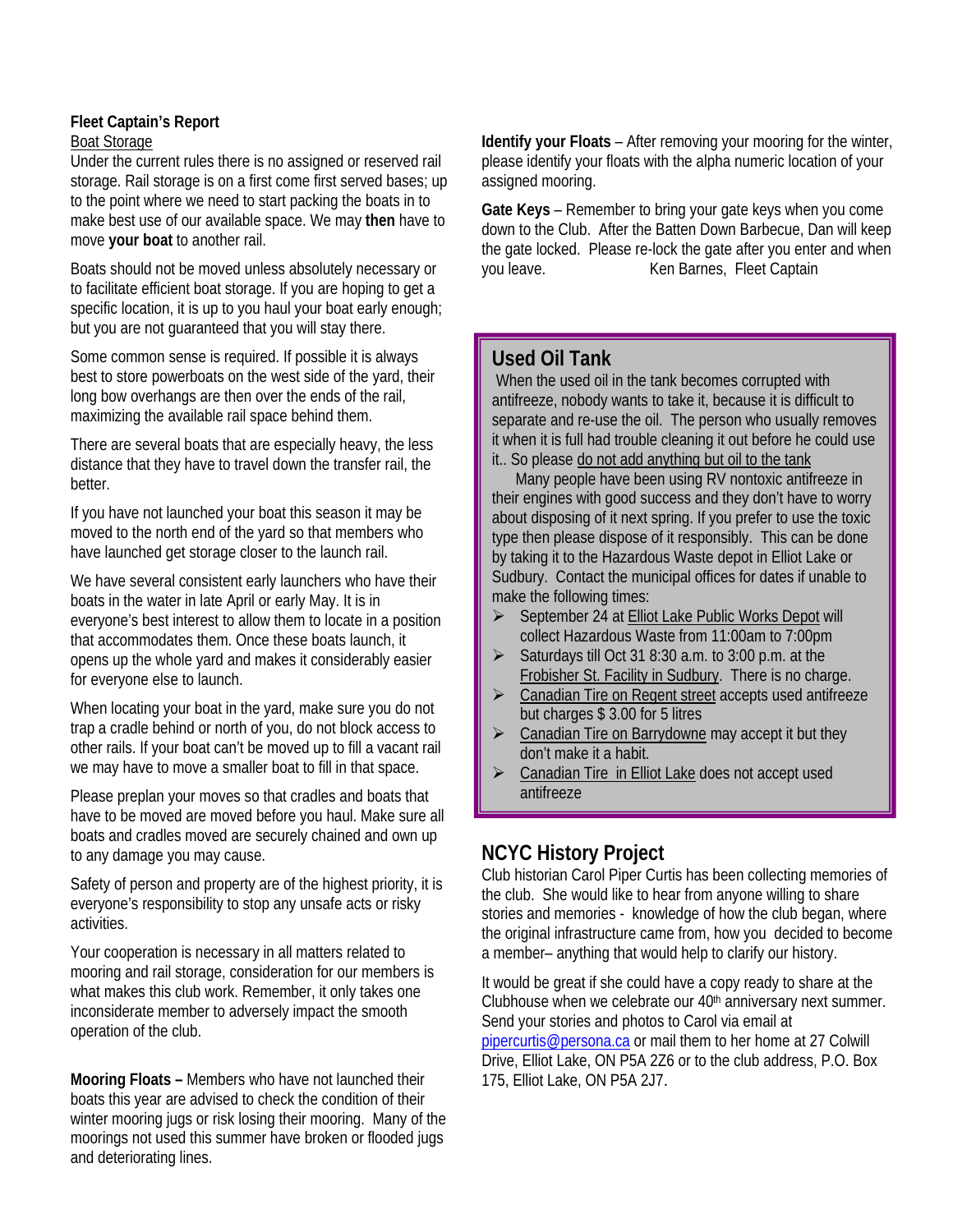### **Summer Club events**

Many thanks to Bob and Lucille Legault for convening the **Club Cruiser Race** and Potluck. Eight boats left the start line with high hopes for some wind. Mother Nature did not cooperate, so the race had to be called, much to the disappointment of Meri Koti's skipper Eino and crew John Gamble, and Sea Biscuit' Bob and Lucille. Others had bowed to the inevitable and retired sooner. In no particular order they were Sea Section, skippered by Dave Margetts and crew of Chris, Tomtom, Marina and Ken Westlake, Perfect Peace with Ray and Cheryl Girard, visitors Wayne and Bonnie and dog Chelsea, Hista Napa skippered by Chuck Brinskelle with crew Lori, Erin and Jeff, Private Island crewed by Tim and Karen Ruthenberg, Night Watch with Jack Behrend ably assisted by Bill Sellars and Jeanie MacVoy and visiting boat Sensation 1, with Janice and Mike Skelmoze.

We hear that our Commodore made a few interesting port/starboard calls. The true Potluck couldn't have worked out better if we had planned it, and was enjoyed by all of the competitors and many other members.



Don't worry... according to the rules they have to give way to us.

The **Corn Roast** was a great success, ably convened by Pat and Dave Ferguson. Although winds were light, the sunshine was much appreciated by all who sailed or motored across to Gore Bay. Members enjoyed barbecuing together, the corn was sweet and delicious, and the companionship excellent. We celebrated two birthdays on September 5. Peggy's Cove has reached the exalted age of 55, and still going strong. Chris Margetts shared Peggy's

Cove's birthday, and brought a delicious cake to share, after we all sang Happy Birthday twice. This was the final boating event of the season, and it was a winner!

Two other events of the summer did not appear on our calendar. An impromptu potluck was held to honour and celebrate the marriage of Jake Cornelis and Carol Piper Curtis. We almost felt like Cupid, as NCYC is where they met, and where their courtship flourished. Our congratulations to two great people who make a formidable crew! May their honeymoon last forever!

Another fun happening was the celebration of Eino's 80<sup>th</sup> birthday. Hi children and grandchildren invited club members to dinner at the clubhouse on July 25. Eino's friends and admirers at NCYC came out in force. The family had developed a slide show of Eino's life, and were wonderful hosts to all who came to honour their father.

 How many yacht clubs can boast nor one but two accomplished sailors over 80 years of age. Congratulations are also due to Jack Behrend, who reached that exalted age just ahead of Eino. Both are unmatched as skippers, and we are glad to count them among our members

## **And Still to Come...**

.

**The Batten Down Barbecue**, to be hosted by Anne Phillips is the season's last social event at the Clubhouse, to be held on Saturday, October 3. As usual the men will sip while they barbecue pork and beef roasts later to be served with baked potatoes, turnip or squash, and salads. Hors d'oeuvres will be served along with BYOB drinks at 5:00 p.m. on, followed by dinner and dessert and coffee,. Everyone is welcome. For further details contact Anne Phillips at **aphillips@hrsrh.on.ca** or Norma Young at 671-3396.

**The Season close-up** is the final work party of 2009, to be held on October 24. By then the boats are ashore under winter covers, and it's time to turn off the water, and winterize the clubhouse, docks and equipment. A delicious hot lunch will be provided for the workers by Judy Sewell.

# **Annual General Meeting & Christmas Party**

The A.G.M. will be held in Elliot Lake on Saturday, November 28, followed by our Christmas Dinner and Dance, to be convened by Chris Margetts and Colleen Penniston. It will be held in Elliot Lake at the Renaissance Senior's Centre which is the old union hall and is beside the Legion at 20 Albert Road.

Advance background information with the Notice of Meeting, Agenda, Minutes of the 2008 AGM, proxy form, and other